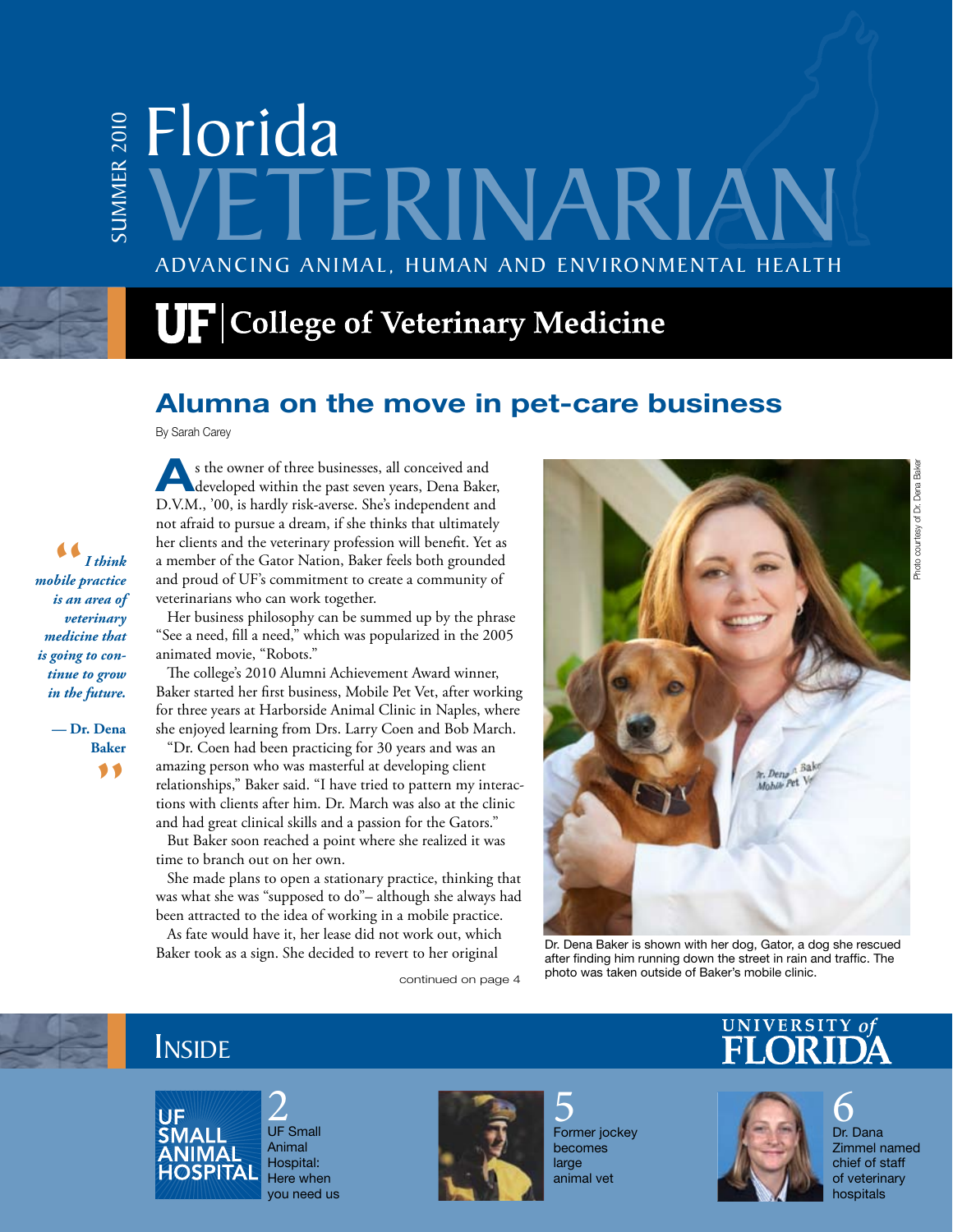# Veterinarian Florida

Florida Veterinarian is published by the University of Florida College of Veterinary Medicine for alumni and friends. Suggestions and comments are welcome and should be emailed to:

Sarah Carey, Florida Veterinarian editor, at: careysk@ufl.edu.

Check out the college web site at: www.vetmed.ufl.edu

**Dean** Glen F. Hoffsis D.V.M., M.S.

**Executive Associate Dean**  John Harvey D.V.M., Ph.D.

**Associate Dean for Students and Instruction** Paul Gibbs B.V.Sc., Ph.D.

**Associate Dean for Research and Graduate Studies** Charles H. Courtney D.V.M., Ph.D.

**Senior Director of Development and Alumni Affairs** Karen Legato

**Assistant Director of Development and Alumni Affairs** Patricia Wlasuk

**Director of Public Relations** Sarah K. Carey M.A., A.P.R.

**Coordinator of Alumni Affairs** Jo Ann Winn

Small Animal Hospital (352) 392-2235

Large Animal Hospital (352) 392-2229

College Administration and Dean's **Office** (352) 294-4200

Public Relations (352) 294-4242

Development and Alumni Affairs (352) 294-4256

## **Message from the Dean**



Dean Glen Hoffsis

#### Here when you need us

**EVENTIFY SET ASSOCIATED AT A VEHICLE STATE OF SMALL AND THE STATE OF SMALL AND NOTE OF SMALL AND NOTE AND THE STATE OF SMALL AND THE SMALL AND THE SMALL AND THE SMALL AND THE SMALL AND THE SMALL AND THE SMALL AND THE SMAL** the grand opening of our new UF Small Animal Hospital have been moving quickly this year.

The new hospital is really taking shape now, and tours are becoming more exciting because the rooms and functions are clearly identifiable. The project is still on schedule, with several events planned around the time of our grand opening, including a public open house at the end of October. We plan to officially be open for business on November 1.

 As we prepare to open our doors, all of us have spent a considerable amount of time rethinking our services, mission, and promotion. We have learned that many people in our own community did not know what our current name, Veterinary Medical Center, meant. So we have gone

back to UF Veterinary Hospitals, which we feel is simpler and more descriptive. Using the plural form indicates we have more than one hospital, namely the Alec and Louise Courtelis Equine Hospital and the UF Small Animal Hospital. We hope that someday soon this hospital will also bear a benefactor's name. We also evaluated our mission as it relates to external stakeholders and have developed a new tagline to reflect it: "Here When You Need Us."

We are redefining our focus and approach to the patient, client, and referring veterinarian. We have always provided exemplary patient care but now will add the same level of exemplary care to the client and referring veterinarian as well. At UF, we have much to offer and much to be proud of. As the only College of Veterinary Medicine in Florida, we provide education to the next generation of veterinarians and specialists as well as graduate education to researchers. We have more specialists and services under one roof than any specialty veterinary hospital in Florida. Among those services are Internal Medicine, Orthopedic Surgery, Soft tissue Surgery, Surgical Oncology, Medical Oncology, Radiation Oncology, Nutrition, Dermatology, Cardiology, Ophthalmology, Dentistry, Neurology, Shelter Medicine, Behavior, Anesthesiology, Clinical Pathology, Radiology, Rehabilitation, Acupuncture, and Emergency/Critical Care.

We will offer new equipment and capabilities to include MR and CT, nuclear medicine, a catheterization lab and a linear accelerator with cone-beam CT (image guidance) unique to Florida and most of the country. In addition, we will have rehabilitation equipment, dialysis, digital radiography, ultrasound, a video capture system for surgery and electronic medical records. Our state-of-the-art facility will be as well equipped as any veterinary hospital anywhere.

The hospital is still on schedule to open in October and there will be a flurry of various events around that time. I hope that all of you can attend one of these events and if not, we would welcome your visit at any time.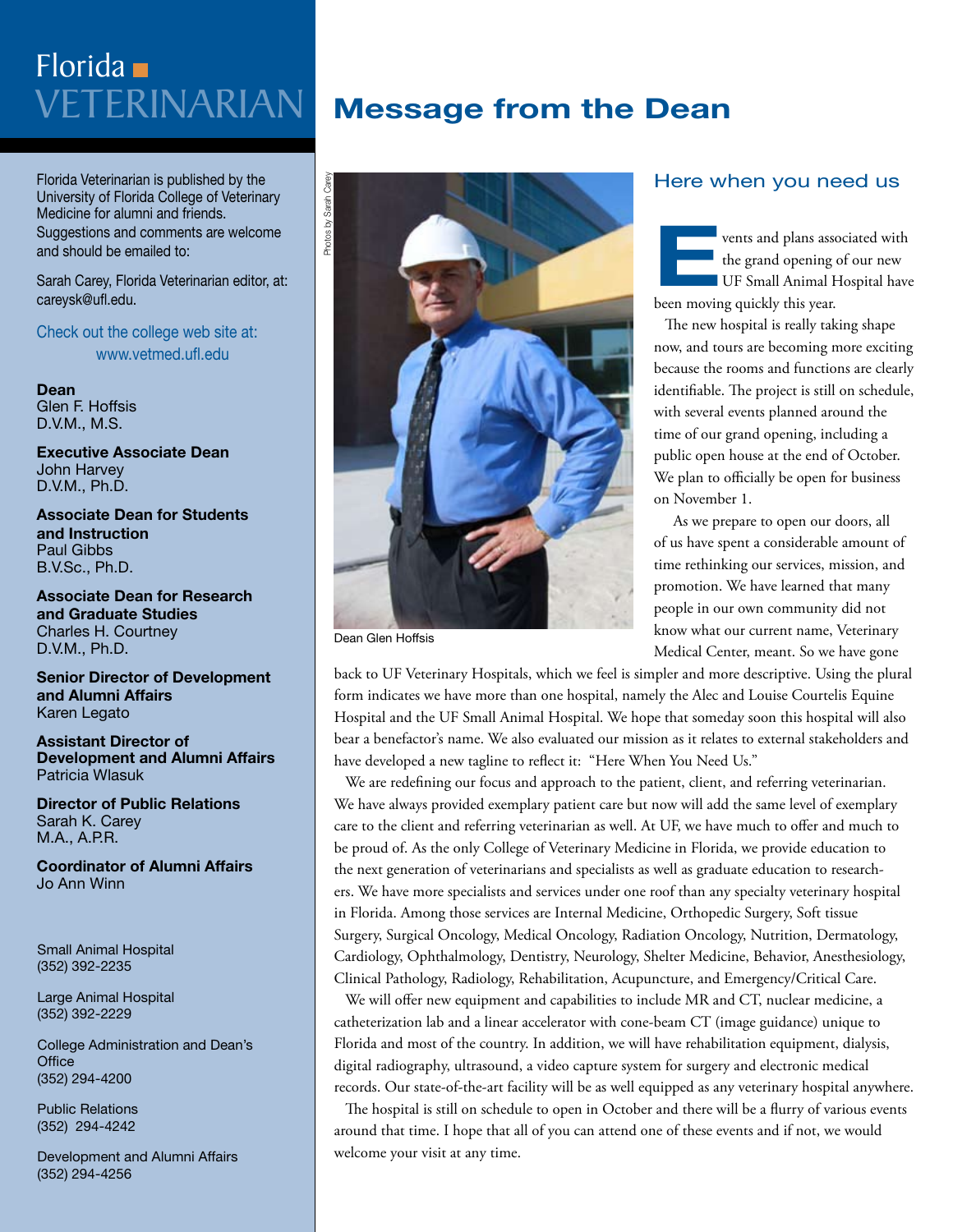We have also made a significant administrative change in the hospitals. We maintained the two clinical sciences departments: Large Animal Clinical Sciences, chaired by Dr. David Freeman, and Small Animal Clinical Sciences, chaired by Dr. Colin Burrows. The chairs were previously responsible for academic components and also served as chief of staff of their respective hospitals. We have now separated the chief of staff responsibilities and created a new position to lead the professional aspects of both hospitals. The new chief of staff is Dr. Dana Zimmel, a well-respected, board-certified equine internist. A 1995 graduate of the UF CVM, Dr. Zimmel began her new responsibilities July 1, and we are confident this new structure will improve operations.

The college's strategic plan continues to be developed. Our new veterinary student enrollment management plan is already being implemented. Beginning their freshman year this fall will be 88 Florida residents and 12 non-residents, for a total of 100 new students. This represents an increase of 12 from our previous enrollment capacity. We have altered some of our facilities and employed more faculty in order to deliver what we think will be an even higher quality education to these students, our veterinarians of the future.

The contemporary topic in Florida is the oil spill disaster in the Gulf. The UF CVM has been very involved in evaluating the damage. Dr. Brian Stacy, a board certified veterinary pathologist who specializes in reptiles and other aquatic animals, is working with BP and the National Oceanic and Atmospheric Administration and has been in the Gulf almost continuously since the spill first occurred. Our Veterinary Emergency Treatment Service has also been deployed to help with the disaster. Hopefully these and many other efforts will help minimize the harm to the animals and the environment of the region.

As you can tell, the college is on the move and in a growth mode once again, in spite of the recession. As always, we appreciate your generous support and please remember that we are here when you need us.

Many thanks,

Flen

Glen Hoffsis Dean



Dean Glen Hoffsis stands near the main entrance area of the new UF Small Animal Hospital.



The main client reception desk just recently arrived and should be completed soon.



Operating room lights and booms will soon be installed.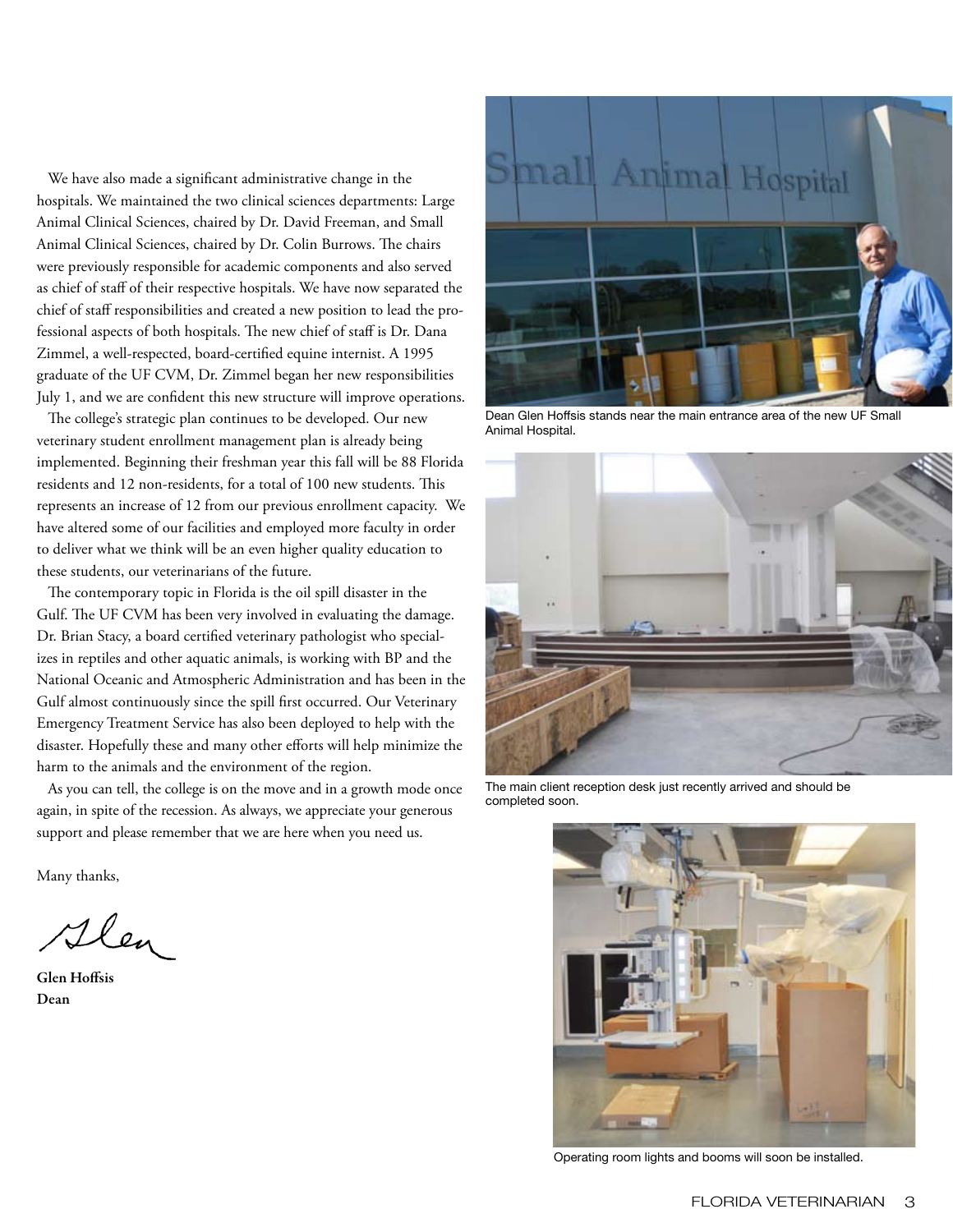plan and started Mobile Pet Vet, which she has now owned for seven years.

"I think mobile practice is an area of veterinary medicine that is going to continue to grow in the future," Baker said, adding that last year she started a national organization for mobile practitioners, through which she presents a Webinar once a month to those currently practicing or interested in mobile practice.

"Having been a technician for many years, I had said many times, 'Why don't they have disposable fecal loops?' After a while, I decided I would just see if I could do it myself," Baker said. So she formed a business partnership with Innovative Veterinary Products, which services most major veterinary distributors in the United States and has also shipped to Canada.

"We have just come out with disposable otoscopic cones as well," Baker said, adding that more disposable products are in the pipeline. "I think it is a trend that the veterinary profession is going to follow to limit liability and increase profit."

When the melamine pet food recall occurred in 2008, Baker soon saw another need and an opportunity to fill it.

"I had a lot of clients ask me what to feed their cats and dogs," she said. "I even had some people try to do things themselves and ended up treating their pets for nutritional deficiencies we rarely see."

So Baker created a formula that is something an owner can make at home if they have time.

When she's not working, tending to her existing businesses or dreaming of new ones – a high-end pet resort on the scale of Naples' two Ritz Carlton hotels is in the works – Baker relaxes by skydiving, cycling and traveling. She has completed six century bike rides, including two for Team Vet Med in the Horse Farm Hundred.

Baker has also remained active in college life, serving on the CVM's alumni council and most recently, the admissions committee. She is organizing the Class of 2000's 10-year reunion, which will be held at the Sawgrass Marriott in Jacksonville the weekend of the Florida-Georgia game.

"It is very exciting to see the high caliber of veterinarians that UF has produced," she said. "Not just as practitioners, but as members of their communities.-

## **New society honors key donors**

By Sarah Carey



Dean Glen Hoffsis, right, presented Dr. Paul Nicoletti, professor emeritus of infectious diseases, with a lapel pin after Nicoletti became the first Loyal Member of the Dean's Circle of Excellence.

**A** new society has been<br>created to acknowledge donors of \$5,000 or more to the UF College of Veterinary Medicine.

The Dean's Circle of Excellence will offer special recognition to these individuals, as a way of thanking them for their support of the college's ongoing efforts toward unparalleled educational and institutional excellence.

We established the Dean's Circle of Excellence as a way to thank our highest level supporters by offering the benefits of an exclusive club. Creating

additional opportunities to strengthen the bonds we have with our biggest supporters only helps our programs and our animal patients, who ultimately benefit from these donors' largesse," said Karen Legato, senior director of development and alumni affairs at the college.

Members receive a lapel pin, a certificate suitable for framing and displaying at home, in the office or in the clinic; invitations to select Dean's Circle events; a listing in the honor roll of donors; inclusion in the Dean's Circle directory on the college Web site and a special recognition plaque in the Dean's Circle of Excellence Lecture Hall.

Lifetime members, who pledge \$25,000 or more (\$5,000 per year for five years), or who make a bequest gift of \$100,000 or more, also receive a naming opportunity. The lowest level of membership is in the Loyal Member category, which requires a pledge of \$5,000 (\$1,000 per year for five years.)

Since the program was announced in the spring, it already has two Lifetime member and 16 Loyal members, Legato said.



#### PLEASE JOIN US

for an open house preview of our newly expanded facility!

OCTOBER 24, 2010 1 P.M. TO 4 P.M.



# Here when<br>you need us.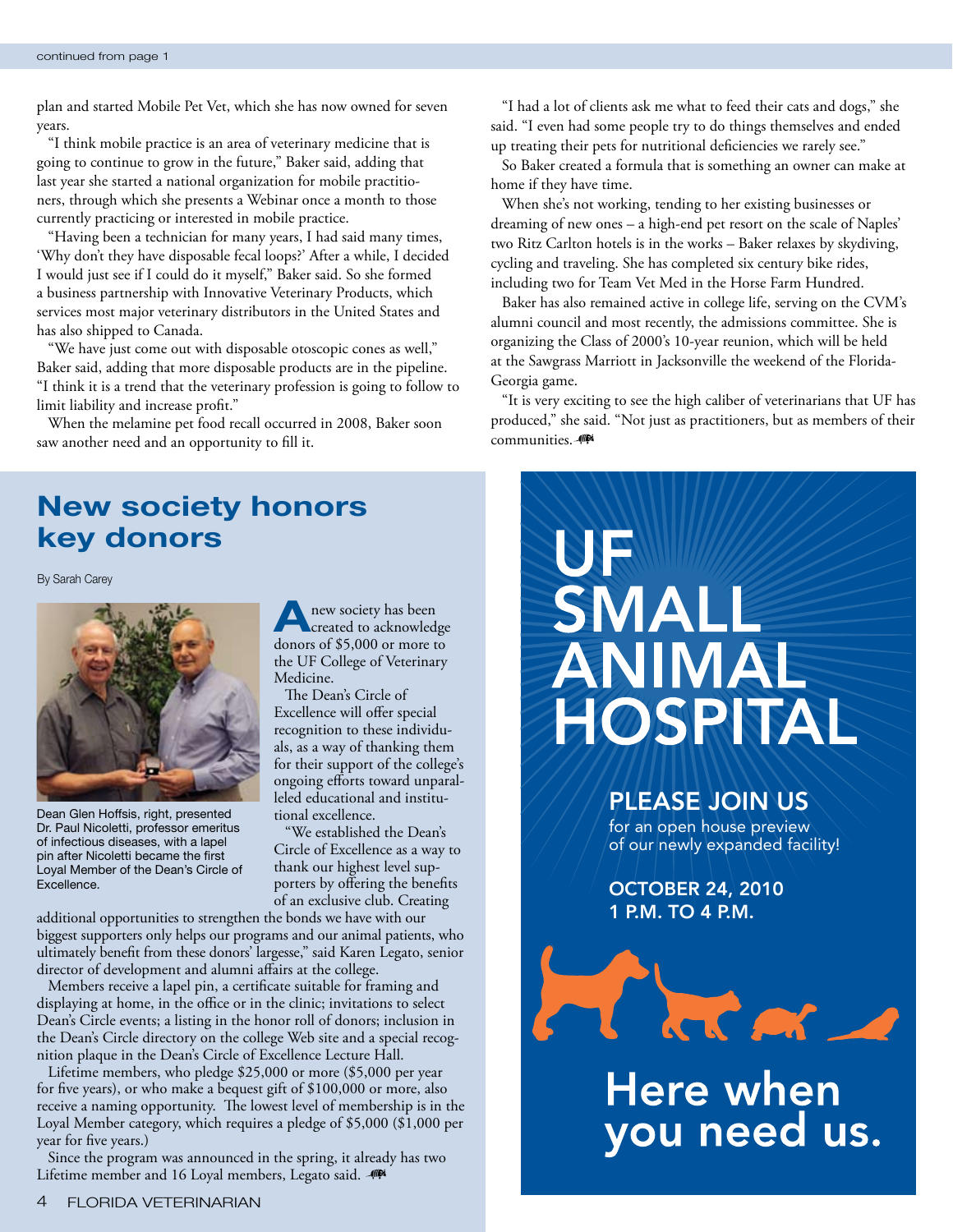#### **Former star jockey sets sights on future as large animal veterinarian**

By Sarah Carey

**When the TV series "Jockeys"** ran on Animal Planet two years ago, new CVM graduate Ramon Perez was quite the hot commodity with his veterinary school classmates. That's because for a three-year window in the 1990s, Perez himself was one of the biggest names in Thoroughbred horse racing.

"My classmates usually ask me things like, 'what's it like,' or 'what's this mean,'" said Perez, who began a one-year internship at an equine practice near Sydney, Australia in June. "If you see a TV show for one afternoon, it can be confusing."

In 1995 alone, Perez raked in more than \$4.6 million in purses, competing

on the tough New York circuit. That year, at 18 years of age, Perez received the prestigious Eclipse Award for best apprentice jockey after falling three votes short of winning the same award a year earlier.

"We were tough to beat," Perez said. "We had great horses; we won Breeders Cups and even as a kid, before I could ride, I had access to some of the most well bred horses in the world."

Perez was associated with the stable belonging to Bill Mott, one of America's best horse trainers, because Perez's stepfather, Tim Jones, was Mott's assistant trainer.

"It was satisfying for me to put somebody on a horse and go with them and have them do so well from the beginning," Mott said. "He won a Grade 1 stake for us at Belmont (the 1995 Flower Bowl) when he still had the apprentice allowance, which was quite unusual, but that just shows the confidence I had in him, number one, and number two, the confidence that he had in himself to win a race like that."

Perez won the first two races he ever rode in, at Churchill Downs on a filly named Alittle Grace and a gelding named Brief the Chief. He raced and won at Aqueduct, Belmont Park, and Saratoga Race Course while on the New York circuit.

A 1997 New York Racing Association calendar shows Perez grinning in a group shot of some of the other best jockeys in the sport, including Hall of Famer's Pat Day, Mike Smith, Julie Krone, John Velasquez, Jerry Bailey and others.

Smith was Perez's idol. The "Jockeys" star, who won the Kentucky Derby in 2005 on Giacomo and recently placed third on Jackson Bend in the Preakness Stakes, said Perez was like a son to him in the jockey room.

"He had a very short, but a great career," Smith said. "He was just a great kid, and respected. But we had a lot of fun. He was so naïve; he'd believe anything you told him. It was always 'yes sir' and 'no sir.'

At Mott's stable, Perez gained access and valuable connections. He worked his way up, from hotwalker to groom to exercise rider. Perez learned everything there was to know and was always hungry to learn more.

Ramon Perez, left, and his friend, Chad Anderson, who later became his agent, make their way to the unsaddling area after a race.

in Dubai and England, where he rode briefly at a stable owned by Sheik Mohammed.

"My problem was, I started at the top and there is very little availability to ride when you start that high," Perez said. "My career wasn't going as well as it used to be."

growth progression.

Photo courtesy of Ramon Perez

oto

courtesy of Ramon Perez

As a groom, he mucked out stalls and cleaned water buckets. All his experience doing various jobs in the barn contributed to Perez's almost uncanny sense of being able to understand the subtleties of each animal. Perez's stellar rise to the top ranks of Thoroughbred racing came at a price, however. He struggled to keep his weight down but there was only so much he could do to stop his natural

After three years of intense riding, Perez retired and did something he'd always wanted to do more of and never had time to – he traveled. He backpacked in Europe, and worked

He returned to the U.S. and eventually started riding again, this time at smaller tracks where he said he felt he could be a "big fish in a small pond." But the life of a jockey took its toll.

Perez's "aha moment" was March 26, 2001 at a small Arizona track where he was scheduled to ride the first and last races of the day, with six and a half hours in between. He won the first race and Perez, all 110 pounds of him, was miserable.

"I had to sit in the jock's room and I couldn't eat or drink because I had to make weight for the last race. I just wanted a sip of Gatorade. So I sat in my cubby, and I said, 'I can't do it. I'm done.' After I won that race at 12: 30 p.m., I took off."

Soon after Perez left the track, he went on to complete his bachelor's degree in history – the discipline his grandfather had been a professor in – at UF and subsequently took prerequisite courses to apply to veterinary school.

Perez hopes his internship at Randwick Equine Center will help him decide whether to pursue a residency in surgery and perhaps continue on with a career that would take him back to the horse business as a racetrack veterinarian. Perez admits that not a day goes by, particularly during racing season, that he doesn't miss the thrill of riding.

He tries to remember his love for horses, focus on the fact that he won with his final mount, and remind himself he still has time to figure out the rest of his life.

"When you boil it down, I rode for a year at small tracks for very little money and I loved basically everything from the gate to the wire," Perez said. "All the other stuff, the political stuff, you have to jump through hoops. But once I got to the gate, it was me and the horse and my instincts. It's a fun game at that point and that was what I loved about it."-

FLORIDA VETERINARIAN 5

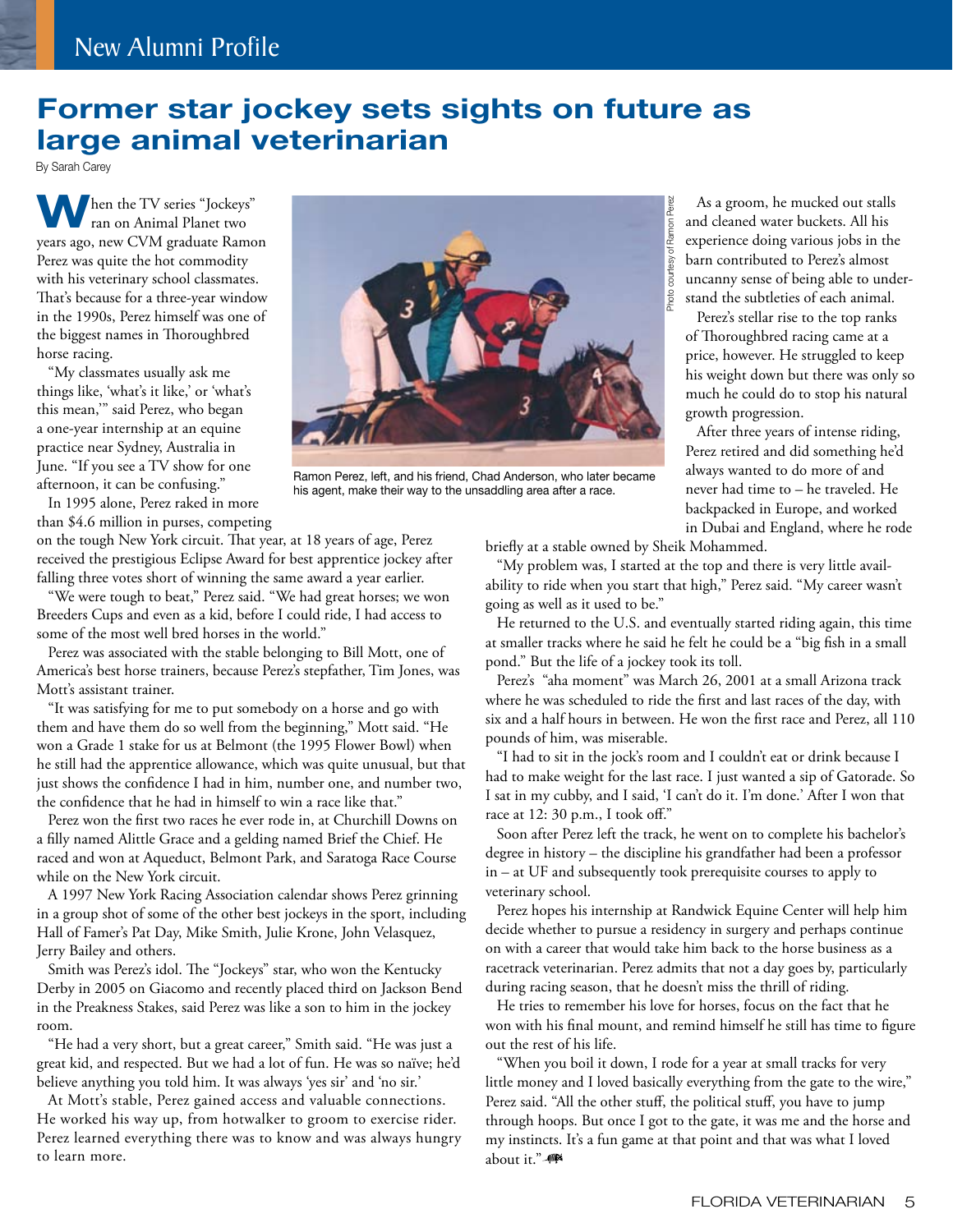## Honors, Awards, Appointments & Announcements

#### Large animal medicine specialist named chief of staff of UF veterinary **Hospitals**



#### **Dana Zimmel, D.V.M.**, a clinical associate professor

at UF's College of Veterinary Medicine, has been named interim chief of staff of UF's Veterinary Hospitals.

 Zimmel has served as associate

chief of staff for the UF Large Animal Hospital since Jan. 26, 2010, but due to recent administrative restructuring, both the large and the small animal hospitals will now be supervised by a single chief of staff.

 The UF Veterinary Hospitals function as a major referral center treating more than 18,700 animals annually. A new \$58 million small animal hospital is currently under construction and will be unique among veterinary colleges nationwide when it opens this fall. The new hospital will include a linear accelerator, a cardiology catheterization laboratory and state-of-the-art diagnostic equipment, including MRI and CT. Patients seen in both hospitals are referred by veterinarians throughout the state. Routine wellness and outpatient medicine clinics are also available.

 In her new role, Zimmel will be responsible for all issues relating to patient care as well as managing hospital operations.

 A 1995 UF veterinary school graduate, Zimmel is certified in equine practice by the American Board of Veterinary Practitioners and in large animal medicine by the American College of Veterinary Internal Medicine. She performed an internship in equine field services at North Carolina State University and subsequently completed her residency there in large animal internal medicine and equine practice.

After working in private practice, then teaching for two years on the large animal medicine faculty at the University of Georgia College of Veterinary Medicine, Zimmel joined UF's faculty in 2002 as an assistant professor of equine health extension. She was the college's equine extension agent and chief of extension services until 2006. She became a clinical assistant professor of large animal medicine at the college in 2006, and has served as large animal medicine service chief since 2007.

 Zimmel has received two UF Superior Accomplishment Awards for her service, in 2010 and in 2006, as well as numerous other awards for her contributions to equine health. She has served on the boards of the American Association of Equine Practitioners and the Florida Association of Equine Practitioners, and has performed committee work for AAEP, the American College of Veterinary Internal Medicine and the American Board of Dr. Dana Zimmel served as associate Veterinary Practitioners.

#### Clinical pathologist named UFRF professor



**D.V.M., Ph.D.**, a professor of clinical pathology at the University of Florida's College of Veterinary Medicine, has received a UF Research Foundation professorship. Sponsored by the university's Division

**Rick Alleman,** 

Dr. Rick Alleman

of Sponsored Research, the professorships are awarded to tenured faculty campuswide for distinguished research and scholarship. The honor includes a \$5,000 salary increase each year for three years and a one-time \$3,000 award for research support.

A board-certified clinical pathologist, Alleman graduated from Louisiana State University's College of Veterinary Medicine in 1980. He worked in private practice as a veterinarian for several years prior to returning to the academic environment to complete a residency in clinical pathology at the UF veterinary college in 1992. Subsequently, Alleman received his Ph.D., also from UF, in 1995 in molecular biology of infectious disease.

Alleman began his UF faculty career as an instructor in 1994 in the college's department of physiological sciences. Since then, he has progressed through the faculty ranks to become a full professor. His primary research focus has been on developing molecular methods of diagnosis and the persistence of infection from tick-borne pathogens, specifically Anaplasma and Ehrlichia. This work has resulted in the recognition of different antigens used in the serological diagnosis of infections with these pathogens, which commonly affect livestock in parts of the world, but which are also known to affect people and other animals, such as dogs.

#### Disney donation honors UF parasitologist, expands partnership

In honor of University of Florida professor **Ellis Greiner's** longtime contributions to Disney's Animal Kingdom, the company has made a \$20,000 gift to the UF College of Veterinary Medicine that will fund advanced continuing education programs for the attraction's veterinary staff.



Dr. Ellis Greiner is shown seated at his microscope with Dr. Scott Terrell. Dr. Greiner retired from the college in May after 32 years of service.

The Disney/UF Continuing Education Fund expands a 10-year partnership that Greiner helped establish between Disney's Animal Kingdom and the College of Veterinary Medicine. The fund will compensate UF veterinary faculty, residents, interns and staff who are willing to provide educational opportunities at Disney.

"One of the biggest comments from our veterinary staff has been that while we have all these wonderful opportunities with UF, we really need more continuing education for our technicians and veterinarians," said Scott Terrell, D.V.M., ( '97), a veterinary pathologist and operations manager for Disney's department of animal health.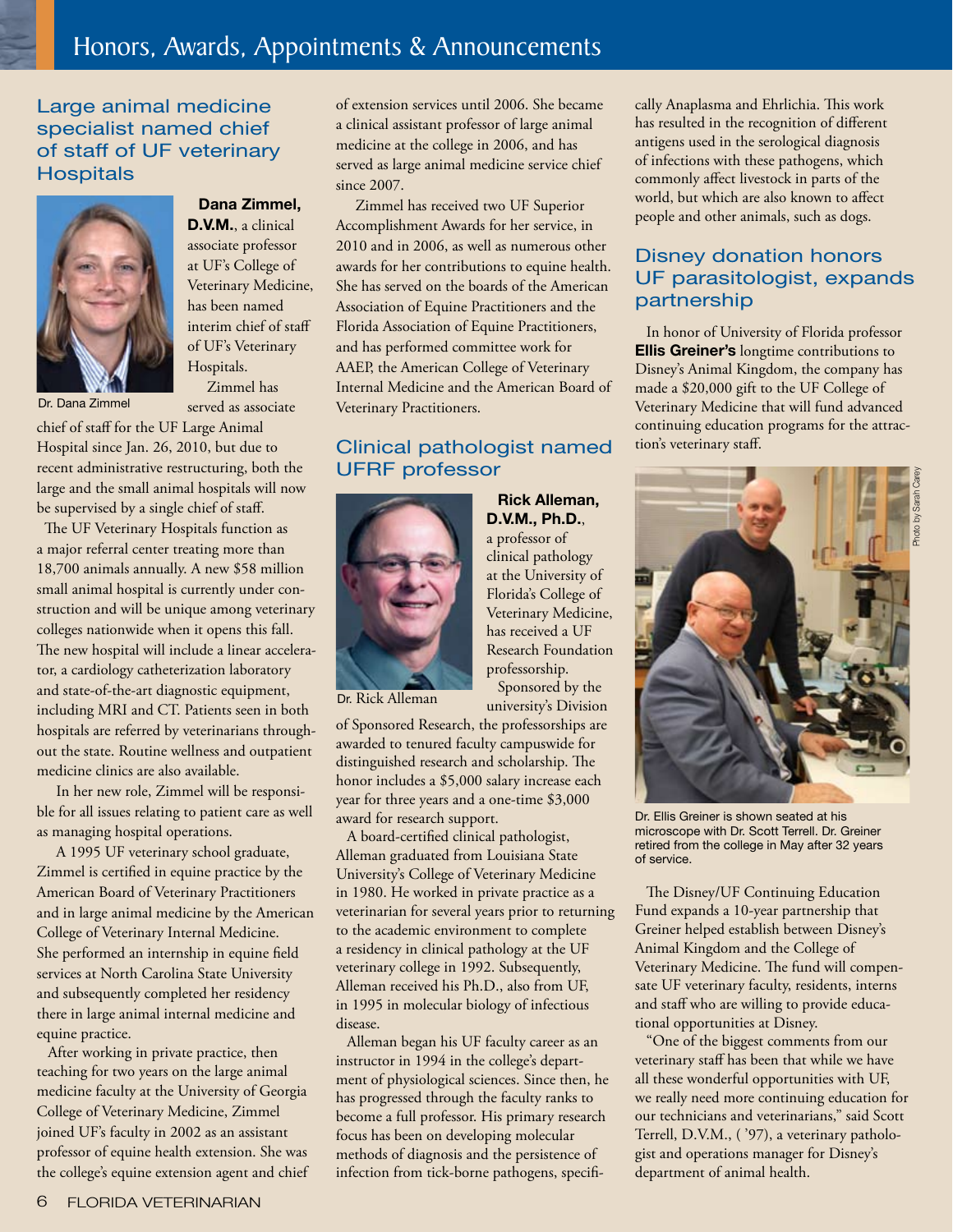"We wondered how we could inspire faculty from UF to come down and provide continuing education for us, and thought one way would be to come up with some funding to compensate people for their time and travel," added Terrell, who is also a clinical assistant professor in the college's department of infectious diseases and pathology. "A tremendous amount of work goes into preparing lectures, particularly when they need to be higher level and created specifically for us."

In addition, Terrell and his colleagues wanted to recognize Greiner, who retired in May from the college after 32 years of service and whose support has been germane to the UF-Disney partnership.

#### Veterinary administrator honored for disaster relief work



from Governor Charlie Crist during college and Dr. John Haven, right, accepts the 2010 Distinguished Service Award the Florida Governor's Hurricane Conference in Fort Lauderdale.

was honored by Florida Governor Charlie Crist for his work with disaster relief and response efforts on behalf of the the state. Haven

**John Haven**, the UF CVM's director of medical/ health administration, recently

received the Distinguished Service Award during the 24th annual Governor's Hurricane Conference, held May 23-28 in Fort Lauderdale, Fla. The award was given "for significant contributions to the state disaster preparedness and response efforts involving the rescue and care of large and small animals."

## **In Memoriam**



Dr. Kevin Anderson

#### Dr. Kevin Anderson

**Kevin J. Anderson, Ph.D.**, 54, an associate professor of anatomy and neurobiology at the University of Florida College of Veterinary Medicine, died June 15, 2010 after a long and courageous fight with brain cancer. Anderson had been a member of the UF CVM faculty since

1988, and taught gross anatomy to every veterinary student class since then. UF veterinary students chose him several times to receive their top teaching awards, given by individual classes and also by the Student Chapter of the American Veterinary Medical Association.

This past spring, he was named the college's College Council 2010 Teacher of the Year, the highest teaching honor bestowed by the council based on criteria including knowledge of subject matter, clarity of presentation, concern for students' mastery of subject, fairness, enthusiasm for teaching and overall interest in student welfare. Anderson also received the award in 1990.

In 1994, the college awarded Anderson its prestigious C.E. Cornelius Young Investigator Award for his research. His most recent research focused on the biomarkers of traumatic brain injury, and he had received funding support from the Veteran's Administration and other sources.

Anderson received his undergraduate degree in biology and subsequently a master's degree in zoology, both from Washington State University. His devotion to and interest in anatomy took him to the University of Kentucky, where he completed a Ph.D. in anatomy in 1984. Subsequently, Anderson conducted four years of postdoctoral research at the University of California, Irvine.

Anderson served for many years as the faculty advisor and ride team leader for Team Vet Med, a group of cyclists that ride regularly throughout the year and also raise money for student scholarships. In recognition of Anderson's contributions to the group, the Class of 2009 donated money to start a scholarship, the Dr. Kevin Anderson Team Vet Med Scholarship, in his name.

In lieu of flowers, donations can be made to the Kevin Anderson Team Vet Med Scholarship at the UF veterinary college; to UF; to Haven Hospice; or to a memorial of your choice. -

## **Dr. Lisa Conti honored by USF**

**Lisa Conti, D.V.M.**, ('88), recently was named the Florida Outstanding Woman in Public Health for 2010 by the University of South Florida College of Public Health. USF bestows the award each year to a woman whose career accomplishments and leadership have contributed significantly to the field of public health in Florida.

As director of the Florida Division of Environmental Health, Conti oversees the statewide activities and programs of the office to maintain and improve the state's environment, ensure quality services to decrease or eliminate the occurrence of preventable diseases, and to maintain surveillance, investigation and education of diseases of environmental origin.

She leads five bureaus: Environmental Public Health Medicine, Onsite Sewage Programs, Community Environmental Health, Water Programs, and Radiation Control, as well as the Office of Environmental Health Informatics and Preparedness.

Among her many accomplishments, Conti improved Florida's emergency response capabilities by creating Strike Teams and To Go kits. She helped found the Florida Rabies and Control and Prevention Advisory Committee and was the first leader in a state agency to purchase hybrid vehicles for her agency.

Conti received her master's degree in public health from USF in 1993, and is board certified by the American College of Veterinary Preventive Medicine.

FLORIDA VETERINARIAN 7